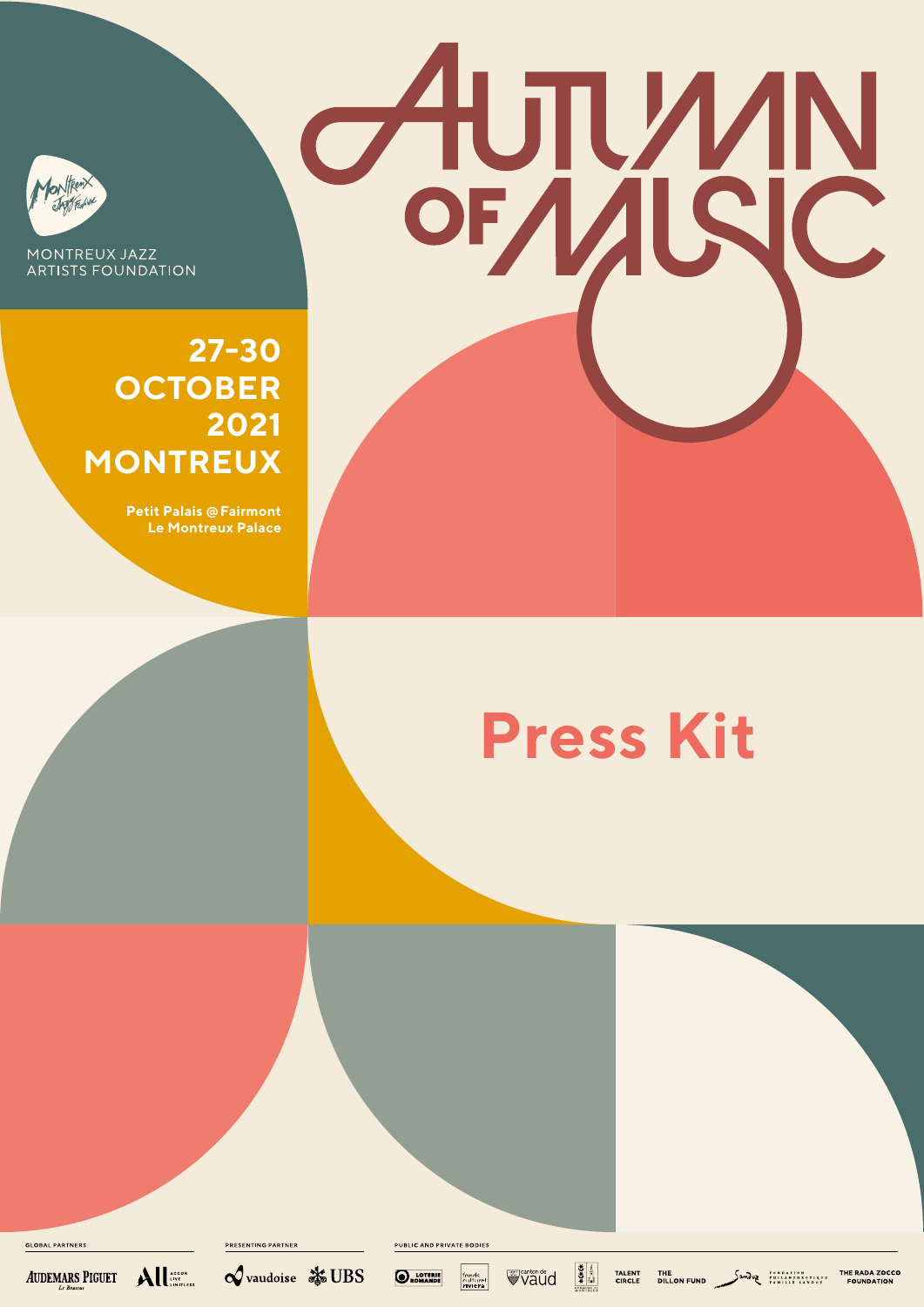

| <b>Editorial</b>                                             | 3         |  |
|--------------------------------------------------------------|-----------|--|
| <b>Public programme</b>                                      | $4 - 5$   |  |
| <b>Montreux Jazz Academy</b>                                 |           |  |
| <b>Musical Direction</b>                                     | 6         |  |
| Mentors                                                      | 7         |  |
| Fellows                                                      | $8 - 9$   |  |
| Academy's programme                                          | $10 - 11$ |  |
| <b>Swiss Rising Talent</b>                                   | $12 - 13$ |  |
| <b>Workshops, Jam Sessions</b><br>& Music Listening Sessions | $14 - 15$ |  |
| <b>About the Montreux Jazz</b><br><b>Artists Foundation</b>  | $16 - 17$ |  |
| About last year<br><b>Autumn of Music 2020</b>               | 18        |  |
| <b>Practical &amp; Press</b>                                 | 19        |  |



# **Viviane Rychner Raouf**

General Secretary of the Montreux Jazz Artists Foundation

The crisis has shown us that simplicity is often key, and that simplicity holds as much appeal as the

spectacular.

A year ago, the desire to help musicians by facilitating the means for them to get together and play was at the top of our agenda more than ever. We wanted to share the music once again and experience together the emotions that we had missed so much. So the Montreux Jazz Artists Foundation decided to create its own festival: Autumn of Music. Close to 40 musicians were involved in its promotional and development programmes, enabling them - and the public - to experience this long-awaited reunion. The success and the tremendous human and artistic impact of this event in 2020 have naturally inspired us to do it again.

Beyond its mission to support artists, the Montreux Jazz Artists Foundation also seeks to raise public awareness of the importance of music. In this sense, the Autumn of Music festival is a genuine showcase, both for emerging artists and for established musicians seeking to pass on their knowledge. Whether the world is slowing down during a pandemic or racing ahead in a fast-paced society, artists need these forums to connect with their audiences and peers, where time, artistic emulation and authenticity are paramount.

Montreux Jazz Artists Foundat Avenue Claude Nobs 5, 1820 Montreux, Suisse October 2021 All rights reserved **Photo credits** : FFJM - Marc Ducrest (pp. 15, 16, 17, 18), Georges Braunschweig for GM Press (p.15), Dany Gignoux (p.15) Promotion photos for artists : Record Companies, Labels, DR We look forward to seeing you again!



# **Stéphanie-Aloysia Moretti**

Artistic Director of the Montreux Jazz Artists Foundation

This summer, Montreux revived its Festival in the greatest way possible, with a smaller edition which encouraged encounters and exchanges. Jowee Omicil and José James not only presented concerts in the sumptuous setting of the Petit Théâtre, but also spent time exchanging with the public during workshops and jam sessions. We wanted to capitalise on this proximity by inviting them for the second edition of Autumn of Music. They will support the trio of musical directors from the London jazz scene - Shabaka Hutchings, Alexander Hawkins and Edward Wakili-Hick - in the mentoring of 6 young musicians.

Autumn of Music is a hybrid festival that focuses on the creative process, with one part open to the public and the other reserved for musicians. The public component will explore various aspects of musical creation in workshops, music listening sessions and jam sessions, as well as enjoying a series of concerts by emerging and highly promising Swiss talent. The Montreux Jazz Academy is a laboratory where musicians from different backgrounds compare notes, compose together and create a closing concert with their mentors and musical directors.

We look forward to welcoming you to Montreux.

#### **IMPRESSUM**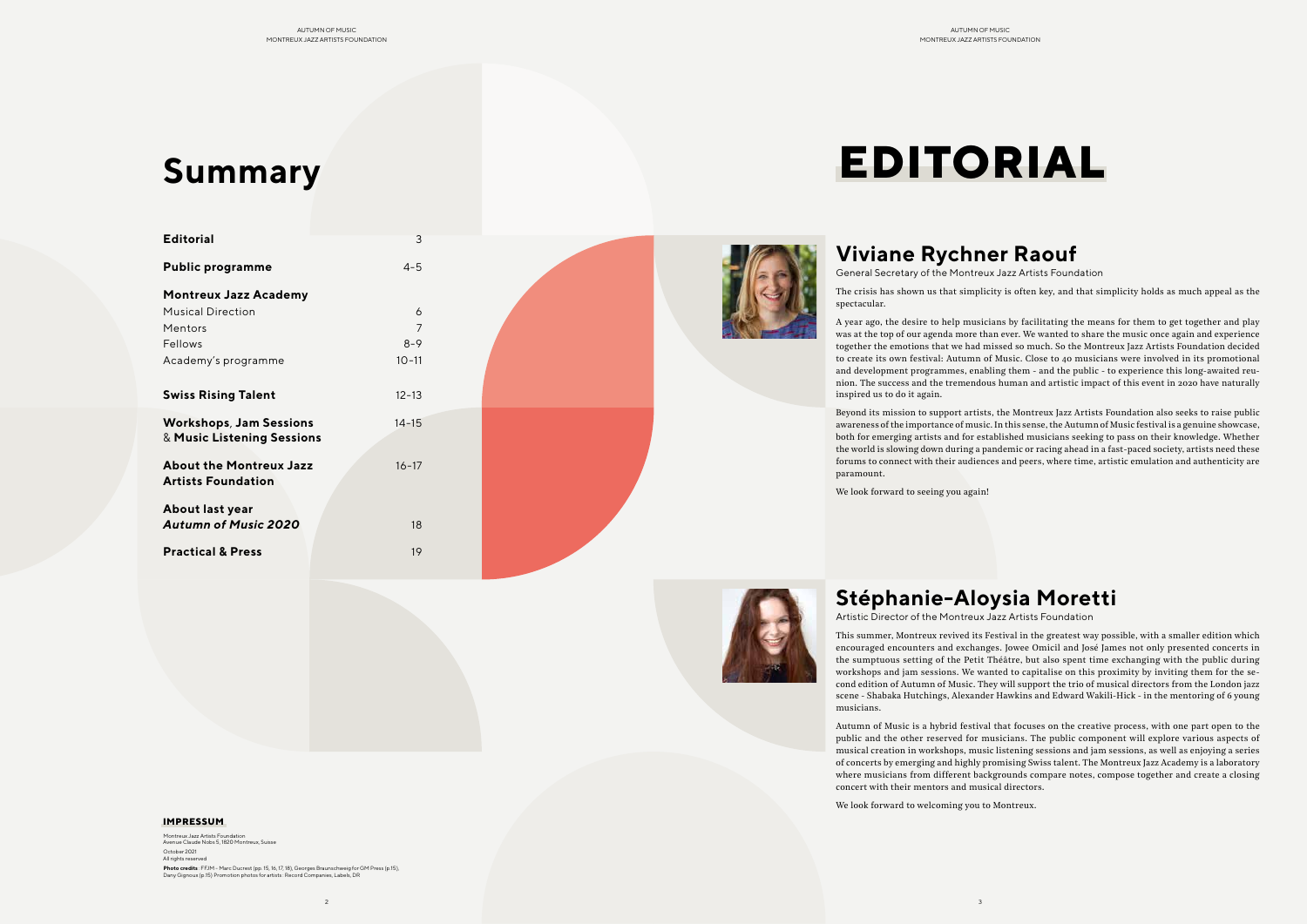# **JAM SESSIONS**

Coupole **.** 22:00-02:00

Kenny Niggli (Keys) Rodrigo Aravena (Bass) Sascha Frischknecht (Drums)

# **JAM SESSIONS**

# Coupole **.** 22:00-02:00

Kenny Niggli (Keys) Jérémy Krüttli (Bass) Sascha Frischknecht (Drums)



# **JAM SESSIONS**

### Coupole **.** 22:00-00:00

Nicolas Ziliotto (Keys) Jérémy Krüttli (Bass) Sascha Frischknecht (Drums)

### **JAM SESSIONS**

### Coupole **.** 22:00-00:00

Nicolas Ziliotto (Keys) Jérémy Krüttli (Bass) Sascha Frischknecht (Drums) **Deep Purple - 2011** presented by Stéphane Gobbo *from the Montreux Analog Audio Collection, in collaboration with Claude Nobs Foundation, EPFL and NAGRA*

**Leonard Cohen - 1976** 

presented by Yann Zitouni *from the Montreux Analog Audio Collection, in collaboration with Claude Nobs Foundation, EPFL and NAGRA*

# **MUSIC LISTENING SESSIONS**

**27-30 October, 2021 Public ProgramMe** 

### Coupole **.** 19:00

#### **Gilberto Gil - 1978**

presented by Pierre-Philippe Cadert

*from the Montreux Analog Audio Collection, in collaboration with Claude Nobs Foundation, EPFL and NAGRA*

## **MUSIC LISTENING SESSIONS**

Coupole **.** 19:00

**Nina Simone - 1981** presented by David Brun-Lambert *from the Montreux Analog Audio Collection, in collaboration with Claude Nobs Foundation, EPFL and NAGRA*

# **SWISS RISING TALENT**

In parallel, the 7<sup>th</sup> Montreux Jazz Academy will host six young talents under the guidance of renowned mentors: **Shabaka Hutchings**, **Edward Wakili-Hick**, **Alexander Hawkins**, **Jowee Omicil** & **José James**. The Academy concert will round off the event in style on 30 October.

Léman A **.** 20:00 & 21:15

20:00 . **Chelan** 21:15 . **Evita Koné**

### **SWISS RISING TALENT**

Léman A **.** 20:00 & 21:15

20:00 . **ELÆNA** 21:15 . **mischgewebe**

### **SWISS RISING TALENT**

Léman A **.** 20:00 & 21:15

20:00 . **Roxane** 21:15 . **The Woodgies**

## WEDNESDAY - 27.10 THURSDAY - 28.10 FRIDAY - 29.10 SATURDAY - 30.10

### **WORKSHOPS**

#### Coupole **.** 18:00

| <b>WORKSHOPS</b>                             | <b>WORKSHOPS</b>                              |
|----------------------------------------------|-----------------------------------------------|
| Coupole $\cdot$ 18:00                        | Coupole $\cdot$ 18:00                         |
| José James<br><b>Finding Your Band Sound</b> | <b>Jowee Omicil</b><br><b>Trust The Notes</b> |
| <b>MUSIC LISTENING</b><br><b>SESSIONS</b>    | <b>MUSIC LISTEN</b><br><b>SESSIONS</b>        |
| Coupole · 19:00                              | Coupole · 19:00                               |
| <b>Dean Dunnels 19011</b>                    | المصطحات المعصوصات                            |

# **LISTENING SKC**

**Montreux 2021 Sound Choregraphy** presented by Alain Dufaux (EPFL) & Christophe Fellay (édhéa) in collaboration with NAGRA

# **MONTREUX JAZZ ACADEMY CONCERT**

Léman A **.** 19:30

Musical direction: **Shabaka Hutchings, Alexander Hawkins**  & **Edward Wakili-Hick**

with **Jowee Omicil** 

feat. **Daniel Mcalavey, Djamal Moumène, Fabian Mösch, Louise Knobil, Matt Brown** & **Meskerem Mees**

From 27 to 30 October 2021, the Montreux Jazz Artists Foundation presents its autumn festival at the Petit Palais, opposite the Fairmont Le Montreux Palace, featuring free public concerts by emerging Swiss artists, workshops and jam sessions.



**Concerts, Jam Sessions, Workshops & Music Listening Sessions**

#### **WORKSHOPS**

Coupole **.** 18:00 **Shabaka Hutchings** Creative approaches to composition and improvisation

5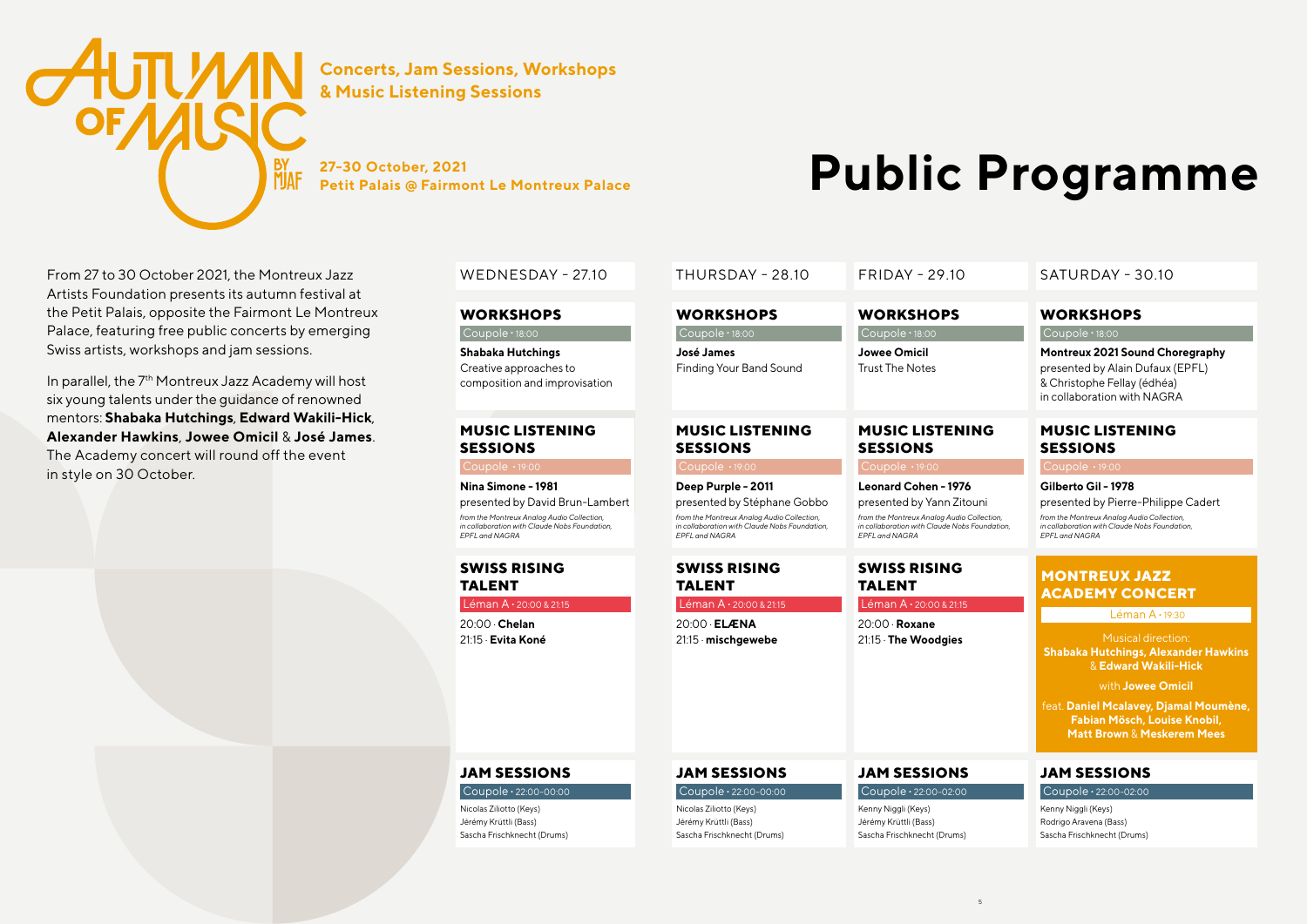## ALEXANDER HAWKINS

Alexander Hawkins is a British pianist, organist and composer. Acclaimed by his peers and critics alike for his boundary-defying playing between improvisation and composition, Alexander Hawkins is a frequent solo performer, and also appears in groupings ranging from duo through to large ensembles. For over a decade, he has also been noted for his performances in the bands of legendary South African drummer, Louis Moholo-Moholo. He was named 'Instrumentalist of the Year' in the 2016 Parliamentary Jazz Awards. Hawkins released two albums this year: *Togetherness Music*, a six-movement composition for 16 musicians, and *Soul in Plain Sight*, recorded as a duo with saxophonist Angelika Niescier.





For its 7<sup>th</sup> edition, the Academy will be under the direction of three of today's leading figures on the buzzing UK jazz scene: saxophonist **Shabaka Hutchings**, drummer **Edward Wakili-Hick** (both members of the Sons of Kemet) and pianist and organist **Alexander Hawkins** (collaborator of South African legend Louis Moholo-Moholo).

# **MONTREUX JAZZ ACADEMY 2021**



# **Mentors**

The Montreux Jazz Academy is a residency for musicians based on the transmission and exploration of new artistic approaches.

The trio of musical directors will be backed by two mentors: multi-instrumentalist **Jowee Omicil** and singer **José James** - both of whom were on the Montreux Jazz Festival's bill last summer.

## SHABAKA HUTCHINGS

Shabaka Hutchings was born in 1984 in London. He moved to Barbados at the age of six, began studying classical clarinet aged nine, graduating to tenor saxophone which has been a regular sight across London and the UK since his return aged sixteen. As part of the Caribbean diaspora, he sees his role as that of pushing the boundaries of what musical elements are considered to be Caribbean. With his three critically acclaimed bands - Sons of Kemet, The Comet Is Coming and Shabaka and the Ancestors - Hutchings proposes different interpretations of jazz, Caribbean and African music, transcended by a spiritual, cosmic or political scope. Signed to the iconic Impulse! label, Hutchings has released eight studio albums and three EPs to date. He performed at the Montreux Jazz Festival in 2017 with his band Shabaka and the Ancestors.





# EDWARD WAKILI-HICK

Edward Wakili-Hick is a drummer and producer based in London. He was an original member of the South London born artist collective, Steam Down. In 2017 he joined the group Sons of Kemet. Wakili-Hick has also worked with artists and bands including; Angelique Kidjo, Protoje, Alicia Keys, Horace Andy, Freddie McGregor, Bobby Watson, Edward Simon, Nubya Garcia and Kokoroko. As a bandleader he has led his own groups at venues including Jazz Refreshed and Ronnie Scotts, as well as performing solo sets at the Royal Albert Hall. His project Nok Cultural Ensemble, a modern sonic exploration of African and

Caribbean rhythms, have a record due to

be released in 2022.

# JOSÉ JAMES

Often referred to as a jazz singer for the hip-hop generation, José James combines soul, electronic music and spoken word into his own unique brand of vocal jazz. In a career spanning nearly 15 years, the New York singer has skilfully reconciled tradition and innovation, between the ultra-contemporary eclecticism of his albums *Dreamer* (2008) or *No Beginning No End 2* (2020) and his albums of covers paying tribute to his heroes Bill Withers (*Lean on Me*, 2018) or Billie Holiday (*Yesterday I Had the Blues*, 2015). A regular at the Montreux Jazz Festival, José James has played there three times, the last one this summer at the Petit Théâtre.

# JOWEE OMICIL

A multilingual multi-instrumentalist –





with a particular fondness for the saxophone – Jowee Omicil began performing music in the church led by his pastor father, and went on to study at the Berklee College Of Music in Boston. He then moved to New York to launch his musical career, where he met Ornette Coleman and performed with Roy Hargrove. After spending time in Haiti and Venezuela he settled in Paris, where he signed with the label Jazz Village. His new album *Love Matters!* combines African rhythms with echos of Thelonious Monk, the melodies of Bach and Mozart, Oriental influences, Jamaican beats, Miles Davis-style bursts of funk and the ecstasy of gospel, not to mention a rapper's flair. A very intense mix that he presented at the Montreux Jazz Festival this summer.

#### AUTUMN OF MUSIC MONTREUX JAZZ ARTISTS FOUNDATION

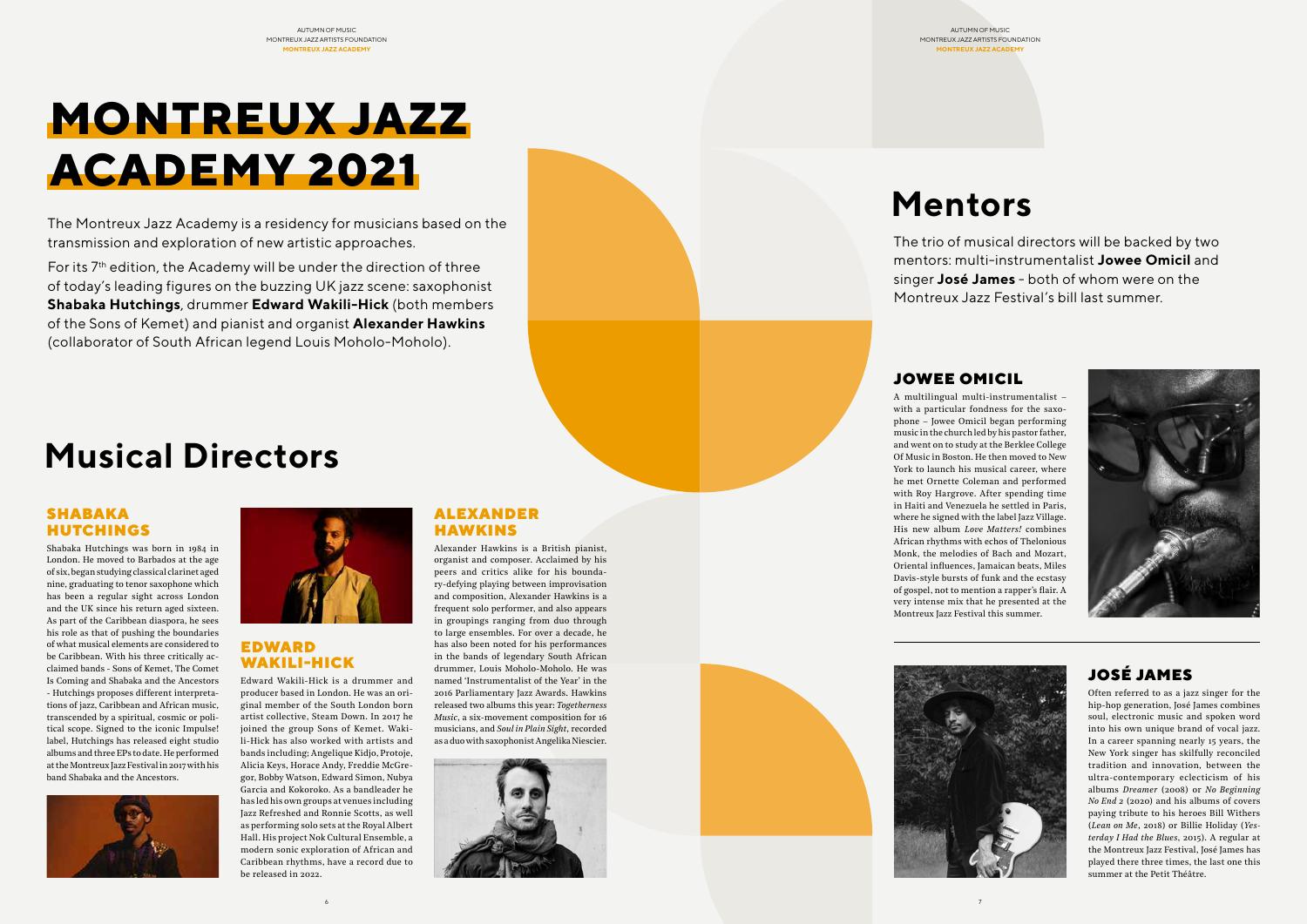Six musicians have been invited by the Foundation to benefit from the one-week residency. Among them are two laureates from the Montreux Jazz Talent Awards: **Matt Brown**, the 2019 winner with his duo Run Logan Run, and **Meskerem Mees**, who won the competition this year. Four young talents, active on the Swiss jazz scene complete the selection: **Fabian Mösch**, **Louise Knobil**, **Daniel McAlavey** and **Djamal Moumène**.



# LOUISE KNOBIL

As much an electric bassist as a double bassist, Louise Knobil enthusiasticlly dives into the low-frequency world. This eclectic 22-year-old artist is equally accomplished in contemporary music, jazz and theatre. After three years of touring with her two groups, The Queen's Underwear (funk-rock) and Kilario (Brazilian groove), Louise Knobil is now studying for a Bachelor's degree in Jazz at the HEMU in Lausanne. She is pursuing her artistic journey with her solo project *Knobil or not Knobil*  and in the new play *Charlie*, produced by Christian Denisart. Louise Knobil is also a member of the band WILDMAA and is preparing a joint tour with guitarist-singer Félicien Lia.



# MATT BROWN

Matt Brown is a British drummer and composer, originally from Bristol. His group, Run Logan Run, formed with the saxophonist Andrew Neil Hayes, won the Montreux Jazz Talent Award in the Band category in 2019. Matt has also collaborated with several artists, including Rodriguez (*Searching for Sugarman*), Gregory Porter, This is the Kit and Andy Sheppard. His songwriting and drumming with the Dakhla Brass project earned him a guest appearance with Jamie Cullum at the Royal Albert Hall and a nomination as one of ten "British Newcomers" by the drumming magazine *Rhythm*. His duo Run Logan Run recently released its second album, called *For a Brief Moment We Could Smell the Flowers*.



# FABIAN MÖSCH

Clarinetist and bass clarinetist Fabian Mösch plays in the Pamplona Grup, an eight-piece band that combines jazz and Eastern European sounds. He has also collaborated in the studio and on stage with several Swiss folk and rock bands such as Hanreti, Long Tall Jefferson and Lord Kesseli & the Drums. Fabian Mösch studied classical clarinet at the ZHdK in Zurich and played in youth symphony orchestras which took him on tour to several continents. As a soloist, he is interested in more ambient music and exploring the rich potential of his instrument.

# MESKEREM MEES

Finely crafted compositions, magnetic presence and delicate vocals: MeskeremMees was the true revelation of the 2021 Montreux Jazz Talent Awards, unanimously seducing the jury. The 21-year-old Flemish artist draws her folk, soul and indie rock inspiration from Joni Mitchell, Nina Simone and Courtney Barnett. To date, she has released a handful of songs including the superb single 'Joe', which was spotted by Belgian radio station Studio Brussel, FIP Radio in France and Consequence of Sound in the US. Meskerem Mees is set to release her highly anticipated debut album, *Julius*, on November 12, 2021.



# DJAMAL MOUMÈNE

Guitarist with Algerian and Peruvian roots, Djamal Moumène studied the guitar at the Zurich University of the Arts (ZHdK). His teachers included Lionel Loueke, Dave Gisler and Chris Wiesendanger. He plays, composes and sings for himself with projects such as waters blend and mu:n and performs as sideman for Tobias Jensen, Tanya Barany, a l t g l a s, Tshanda and Poly Augustine. An eclectic musician, Djamal Moumène draws his inspiration as readily from Radiohead, Bon Iver, Kanye West or John Coltrane.



# DANIEL MCALAVEY

Daniel McAlavey grew up in Switzerland near Soleure, immersed in the Irish, Swiss and Balkan folk sounds of his father's band. He experimented with all sorts of instruments: bass, piano, guitar, Irish flute, banjo, etc. As a teenager, he took saxophone lessons, having first discovered jazz through the records of Charlie Haden and Astor Piazzolla. But it was the legendary *Live at the Village Vanguard* of the Bill Evans Trio that was a revelation to him. Since then, he has studied the piano at the Basel Jazzcampus, obtaining his masters in 2019, and joined several groups, including Fraktal with Jan Herzog and Gerah with Raphaël Milcent.

# **ACADEMY FELLOWS**

Musical direction : **Shabaka Hutchings**, **Alexander Hawkins**  & **Edward Wakili-Hick**

with **Jowee Omicil**

feat. **Meskerem Mees Matt Brown**, **Fabian Mösch Louise Knobil Daniel McAlavey**  & **Djamal Moumène**

#### SATURDAY 30.10 @LÉMAN A **.** 19:30

The closing concerts of the Montreux Jazz Academy always have an element of the unexpected. Over the course of an evening, the six Fellows and their mentors exchange music in novel, ephemeral groups. The guiding theme being the original compositions of young talents, revisited for the occasion with great scope left for improvisation.

# **MONTREUX JAZZ ACADEMY CONCERT**



AUTUMN OF MUSIC MONTREUX JAZZ ARTISTS FOUNDATION **MONTREUX JAZZ ACADEMY 2021**

AUTUMN OF MUSIC MONTREUX JAZZ ARTISTS FOUNDATION **MONTREUX JAZZ ACADEMY 2021**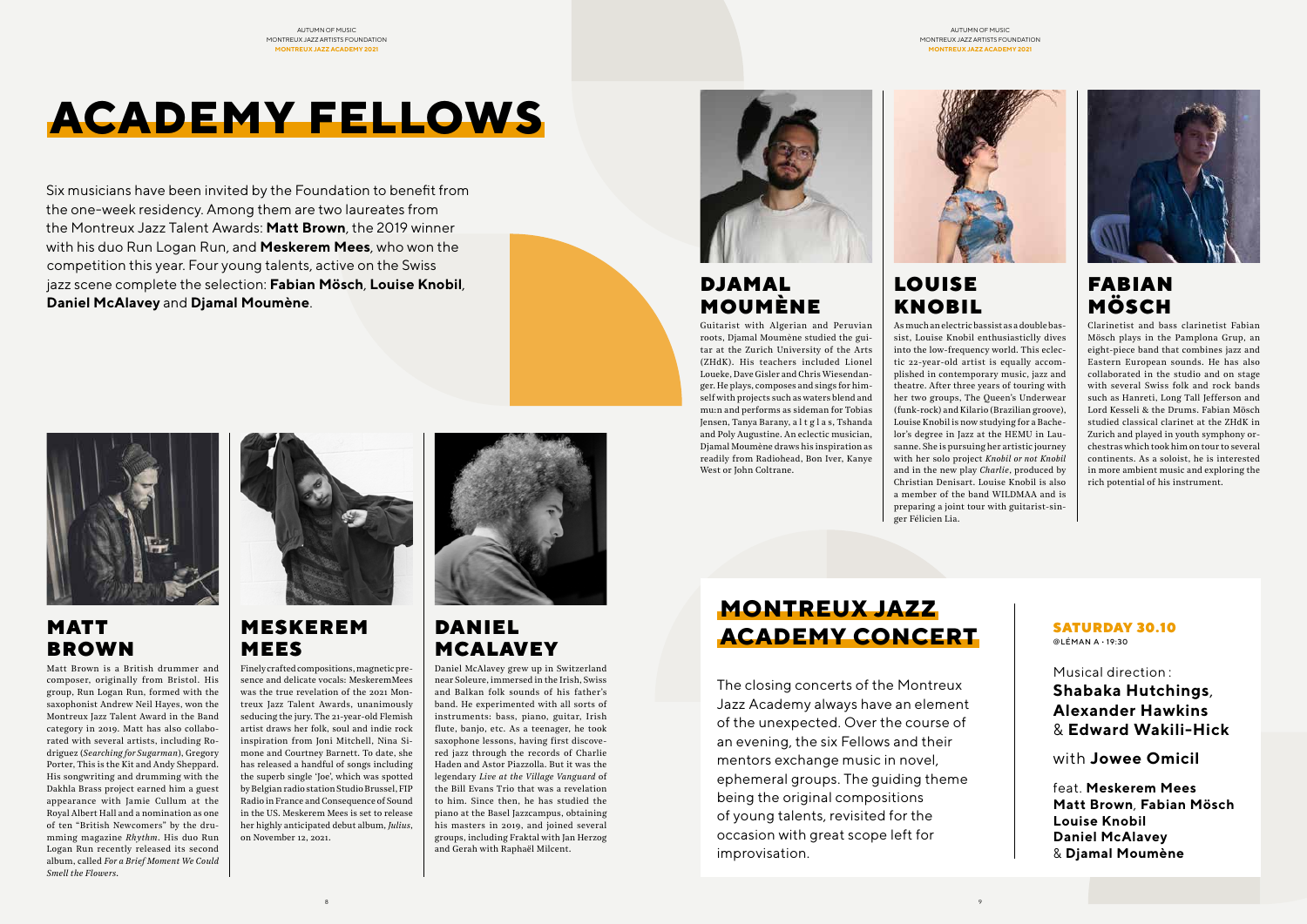| <b>Pyrammus</b>                                                                                                                                                           |                                                                                                                                                               |        |                                                                                                                                                     |                                                                                                                                                                                                                 |                                                                    |                                                                                                                          |  |
|---------------------------------------------------------------------------------------------------------------------------------------------------------------------------|---------------------------------------------------------------------------------------------------------------------------------------------------------------|--------|-----------------------------------------------------------------------------------------------------------------------------------------------------|-----------------------------------------------------------------------------------------------------------------------------------------------------------------------------------------------------------------|--------------------------------------------------------------------|--------------------------------------------------------------------------------------------------------------------------|--|
| halists,                                                                                                                                                                  |                                                                                                                                                               |        |                                                                                                                                                     | <b>ACTIVITIES</b>                                                                                                                                                                                               |                                                                    |                                                                                                                          |  |
| emy? Feel free to contact us to attend some of their behind-the-scenes<br>meetings with music industry professionals, band rehearsals, preparations for<br>g concert etc. | u like to immerse yourself in the daily life of the young talents of the Montreux                                                                             |        |                                                                                                                                                     |                                                                                                                                                                                                                 | PRACTICAL SESSION<br>& NETWORKING<br>ACADEMY<br><b>O</b> WORKSHOPS | SWISS RISING<br><b>TALENT</b><br><b>JAM SESSIONS</b><br>FREE TIME                                                        |  |
| <b>TUESDAY 26.10</b>                                                                                                                                                      | <b>WEDNESDAY 27.10</b>                                                                                                                                        |        | THURSDAY 28.10                                                                                                                                      | <b>FRIDAY 29.10</b>                                                                                                                                                                                             |                                                                    | <b>SATURDAY 30.10</b>                                                                                                    |  |
| <b>PRACTICAL SESSION &amp; NETWORKING</b><br>How to compose music for films,<br>pratical workshop by Lele Marchitelli<br>(Zurich Film Festival)                           | <b>PRACTICAL SESSION &amp; NETWORKING</b><br>How to promote yourself as an Artists during<br>an Interview by Joe Farmer, RFI,<br>L'épopée des musiques noires |        | <b>PRACTICAL SESSION &amp; NETWORKING</b><br>Workshop Improvisation: How to take<br>Montreux Heritage as source<br>of Creativity by EPFL-UNIL-EDHEA | <b>PRACTICAL SESSION &amp; NETWORKING</b><br>How to present yourself to agents<br>and managers-how to get a gig,<br>practical workshop by Théo Quiblier<br>(Two Gentlemen) and Niko Michaud<br>(Industriaworks) |                                                                    | Visit of the<br>Montreux Mountain<br><b>Studio Experience</b>                                                            |  |
| Lunch                                                                                                                                                                     | Lunch                                                                                                                                                         | Lunch  |                                                                                                                                                     | Lunch                                                                                                                                                                                                           |                                                                    | Lunch                                                                                                                    |  |
| <b>ACADEMY</b><br>Scores sharing arranging<br><b>Combo Playing</b>                                                                                                        | <b>ACADEMY</b><br><b>Combo Playing</b>                                                                                                                        |        | <b>ACADEMY</b><br><b>Combo Playing</b>                                                                                                              | <b>ACADEMY</b><br><b>Combo Playing</b>                                                                                                                                                                          |                                                                    | <b>ACADEMY</b><br>Soundcheck Academy's<br>Concert                                                                        |  |
| <b>ACADEMY</b><br><b>Individual &amp; Duo Playing</b>                                                                                                                     | <b>ACADEMY</b><br>Individual & Duo Playing                                                                                                                    |        | <b>ACADEMY</b><br>Individual & Duo Playing                                                                                                          | <b>ACADEMY</b><br><b>Individual &amp; Duo Playing</b>                                                                                                                                                           |                                                                    |                                                                                                                          |  |
| Free Time                                                                                                                                                                 | Free Time                                                                                                                                                     |        | Free Time                                                                                                                                           | Free Time                                                                                                                                                                                                       |                                                                    | Free Time                                                                                                                |  |
|                                                                                                                                                                           | <b>WORKSHOP</b><br><b>Shabaka Hutchings</b><br>Creative approaches to composition<br>and improvisation                                                        |        | <b>WORKSHOP</b><br>José James<br>Finding Your Band Sound                                                                                            | <b>WORKSHOP</b><br><b>Jowee Omicil</b><br><b>Trust The Notes</b>                                                                                                                                                |                                                                    | <b>WORKSHOP</b><br>Montreux 2021 Sound<br>Choregraphy presented<br>by Alain Dufaux (EPFL) &<br>Christophe Fellay (édhéa) |  |
| Dinner                                                                                                                                                                    | Dinner                                                                                                                                                        | Dinner |                                                                                                                                                     | Dinner                                                                                                                                                                                                          |                                                                    | Dinner                                                                                                                   |  |
|                                                                                                                                                                           | <b>SWISS RISING TALENT</b><br>. Chelan<br>• Evita Koné                                                                                                        |        | <b>SWISS RISING TALENT</b><br>· ELÆNA<br>· mischgewebe                                                                                              | <b>SWISS RISING TALENT</b><br>$\cdot$ Roxane<br>• The Woodgies                                                                                                                                                  |                                                                    |                                                                                                                          |  |
|                                                                                                                                                                           | <b>JAM SESSION</b>                                                                                                                                            |        | <b>JAM SESSION</b>                                                                                                                                  | <b>JAM SESSION</b>                                                                                                                                                                                              |                                                                    | <b>JAM SESSION</b>                                                                                                       |  |

|                | TUESDAY 26.10                                                                                                                                   | <b>WEDNESDAY 27.10</b>                                                                                           | THURSDAY 28.10                                                                                                                                      | <b>FRIDAY 29.10</b>                                                                                                                                                                                              | <b>SATURDAY 30.10</b>                                                                                                |
|----------------|-------------------------------------------------------------------------------------------------------------------------------------------------|------------------------------------------------------------------------------------------------------------------|-----------------------------------------------------------------------------------------------------------------------------------------------------|------------------------------------------------------------------------------------------------------------------------------------------------------------------------------------------------------------------|----------------------------------------------------------------------------------------------------------------------|
| 9:00           |                                                                                                                                                 | <b>PRACTICAL SESSION &amp; NETWORKING</b>                                                                        |                                                                                                                                                     |                                                                                                                                                                                                                  |                                                                                                                      |
| 10:00<br>11:00 | <b>PRACTICAL SESSION &amp; NETWORKING</b><br>How to compose music for films,<br>pratical workshop by Lele Marchitelli<br>(Zurich Film Festival) | How to promote yourself as an Artists during<br>an Interview by Joe Farmer, RFI,<br>L'épopée des musiques noires | <b>PRACTICAL SESSION &amp; NETWORKING</b><br>Workshop Improvisation: How to take<br>Montreux Heritage as source<br>of Creativity by EPFL-UNIL-EDHEA | <b>PRACTICAL SESSION &amp; NETWORKING</b><br>How to present yourself to agents<br>and managers- how to get a gig,<br>practical workshop by Théo Quiblier<br>(Two Gentlemen) and Niko Michaud<br>(Industriaworks) | Visit of the<br>Montreux Mountai<br>Studio Experience                                                                |
| 12:00          | Lunch                                                                                                                                           | Lunch                                                                                                            | Lunch                                                                                                                                               | Lunch                                                                                                                                                                                                            | Lunch                                                                                                                |
| 13:00<br>14:00 | <b>ACADEMY</b><br>Scores sharing arranging<br><b>Combo Playing</b>                                                                              | <b>ACADEMY</b><br><b>Combo Playing</b>                                                                           | <b>ACADEMY</b><br><b>Combo Playing</b>                                                                                                              | <b>ACADEMY</b><br><b>Combo Playing</b>                                                                                                                                                                           | <b>ACADEMY</b><br>Soundcheck Academy's<br>Concert                                                                    |
| 15:00<br>16:00 | <b>ACADEMY</b><br>Individual & Duo Playing                                                                                                      | <b>ACADEMY</b><br>Individual & Duo Playing                                                                       | <b>ACADEMY</b><br>Individual & Duo Playing                                                                                                          | <b>ACADEMY</b><br>Individual & Duo Playing                                                                                                                                                                       |                                                                                                                      |
| 17:00          | Free Time                                                                                                                                       | Free Time                                                                                                        | Free Time                                                                                                                                           | Free Time                                                                                                                                                                                                        | Free Time                                                                                                            |
| 18:00          |                                                                                                                                                 | <b>WORKSHOP</b><br><b>Shabaka Hutchings</b><br>Creative approaches to composition<br>and improvisation           | <b>WORKSHOP</b><br>José James<br><b>Finding Your Band Sound</b>                                                                                     | <b>WORKSHOP</b><br><b>Jowee Omicil</b><br><b>Trust The Notes</b>                                                                                                                                                 | <b>WORKSHOP</b><br>Montreux 2021 Sound<br>Choregraphy presented<br>by Alain Dufaux (EPFL)<br>Christophe Fellay (édhé |
| 19:00          | Dinner                                                                                                                                          | Dinner                                                                                                           | Dinner                                                                                                                                              | Dinner                                                                                                                                                                                                           | Dinner                                                                                                               |
| 20:00          |                                                                                                                                                 | <b>SWISS RISING TALENT</b><br>. Chelan                                                                           | <b>SWISS RISING TALENT</b><br>· ELÆNA                                                                                                               | <b>SWISS RISING TALENT</b><br>$\cdot$ Roxane                                                                                                                                                                     |                                                                                                                      |
| 21:15          |                                                                                                                                                 | • Evita Koné                                                                                                     | · mischgewebe                                                                                                                                       | • The Woodgies                                                                                                                                                                                                   |                                                                                                                      |
| 22:00<br>23:00 |                                                                                                                                                 | <b>JAM SESSION</b>                                                                                               | <b>JAM SESSION</b>                                                                                                                                  | <b>JAM SESSION</b>                                                                                                                                                                                               | <b>JAM SESSION</b>                                                                                                   |
| 0:00<br>1:00   |                                                                                                                                                 |                                                                                                                  |                                                                                                                                                     |                                                                                                                                                                                                                  |                                                                                                                      |

## Dear journalists,

Would you like to immerse yourself in the daily life of the young talents of the Montreux Jazz Academy? Feel free to contact us to attend some of their behind-the-scenes activities: meetings with music industry professionals, band rehearsals, preparations for the closing concert etc.

AUTUMN OF MUSIC MONTREUX JAZZ ARTISTS FOUNDATION **MONTREUX JAZZ ACADEMY 2021**

#### AUTUMN OF MUSIC MONTREUX JAZZ ARTISTS FOUNDATION **MONTREUX JAZZ ACADEMY 2021**

# **The Academy Fellows' Programme**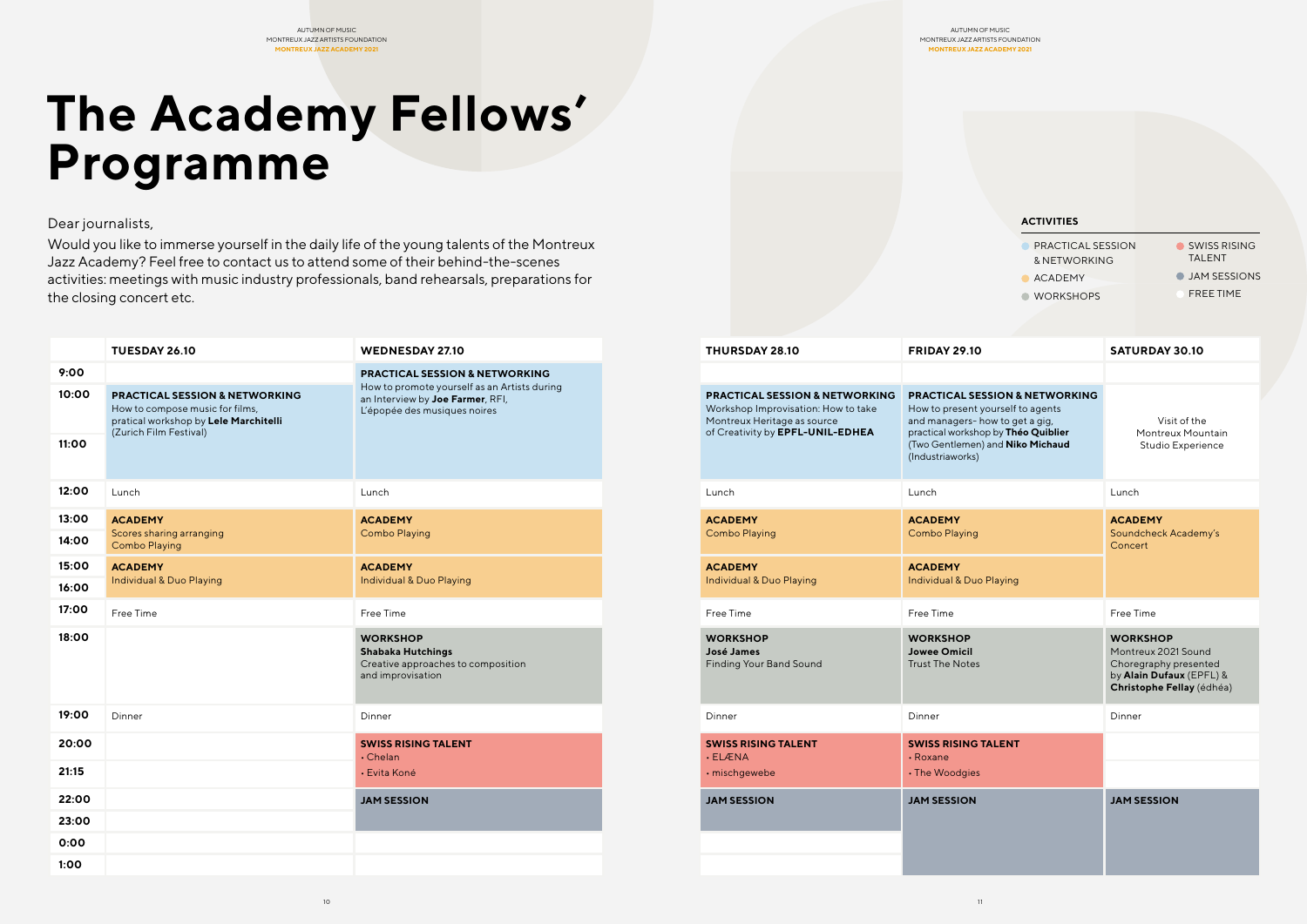**SWISS RISING** 

**TALENT**

The *Swiss Rising Talent* concerts highlight six up-and-

coming Swiss artists. The selection reflects a multilingual,

eclectic and increasingly talented Swiss scene.

During their day in Montreux, these artists will be able to enjoy the creative buzz of the venue, take part in the Montreux Jazz Academy's hands-on workshops and leave with a professional video recording of their performance, which will be used for promotion and social networking.

ELÆNA

THURSDAY 28 OCTOBER AT 20:00

Yoann Maeder (g/keys), Natan Niddam (keys/voc) and Damien Sigrand (dm) met during their studies, first at the EJMA, then at the Haute école de Musique de Lausanne. After several years of playing together, they decided to form a trio at the crossroads of their influences: ELÆNA. Between jazz improvisation, neo soul groove and electro sounds, the group explores a vast palette of textures and harmonies. Their complicity forms a striking musical coherence, while preserving the individuality of each musician. After a crowdfunding campaign, the trio released

their first EP *Meanings* in 2021.

# MISCHGEWEBE

THURSDAY 28 OCTOBER AT 21:15 mischgewebe is an electro-pop duo from Eastern Switzerland. Formed almost by chance for a play in 2018, the duo fell musically in love with each other from the first note. Atmospheric, dark and melancholic, mischgewebe's music invites you to dance and daydream while questioning the world. Filled with experimental sounds, trip-hop bass lines and dream pop melodies, the debut album *VIOLET* was released in spring 2021 by Zurich-based label Lauter.





### CHELAN WEDNESDAY 27 OCTOBET AT 20:00

Originally from the Nyon region, Chelan started out as a producer before going solo. Thanks to his numerous collaborations with Swiss and international artists, he has created his own groove mixing neo-soul, hip-hop, pop and jazz, somewhere between Jordan Rakei, Tom Misch and Jamie Cullum. Last September, Chelan was selected by the Montreux Jazz Festival as its "Artist of the Month" via its MJF Spotlight digital programme. To mark the occasion, he recorded a shot sequence clip for his single "POSTER".

# EVITA KONÉ

WEDNESDAY 27 OCTOBER AT 21:15

Singer Who Raps / Rapper Who Sings hailing from Chad, USA and Switzerland, Evita Koné is actively involved into Geneva's musical neo soul, hip-hop, R&B scene with her parallel group Captains of The Imagination aka C.O.T.I. who just released their acclaimed third LP during the pandemic. After studying music in UK & USA, Evita is now in Switzerland and is sharing her unique talent on her very promising debut EP, produced by the Swiss Music Prize magician Christophe Calpini (STADE, Erik Truffaz, Alain Bashung, Rodolphe Burger…).





# ROXANE

#### FRIDAY 29 OCTOBER AT 20:00

Roxane is a singer-songwriter from Geneva. Her enchanting pop songs are tinged with soul, folk or rock colors. On stage, the singer delivers her melodies in all their purity, with her singular voice and her loyal acoustic guitar as sole accompaniment. Roxane performed in Montreux this summer as part of the Dolce Riviera program with the band Stevans. The video clip for her song "What I Mean" was released earlier this year and will soon be followed by the single "Goodbye".



# THE WOODGIES

FRIDAY 29 OCTOBER AT 21:15

The two sisters Hannah Leah and Meghan Woodger impart their togetherness through calm and soothing harmonies. Although they grew up in Geneva, their music takes us back to their native Ireland, steeped in its bewitching myths and windswept landscapes. Part pop and part acoustic folk, the two sisters draw their inspiration from Simon & Garfunkel, First Aid Kit and Tom Rosenthal. Touched by their sensitivity, the latter shared one of their videos on his social networks. After their first single 'Holding Hands', released in March 2021, the duo are set to release their debut album in October this year.

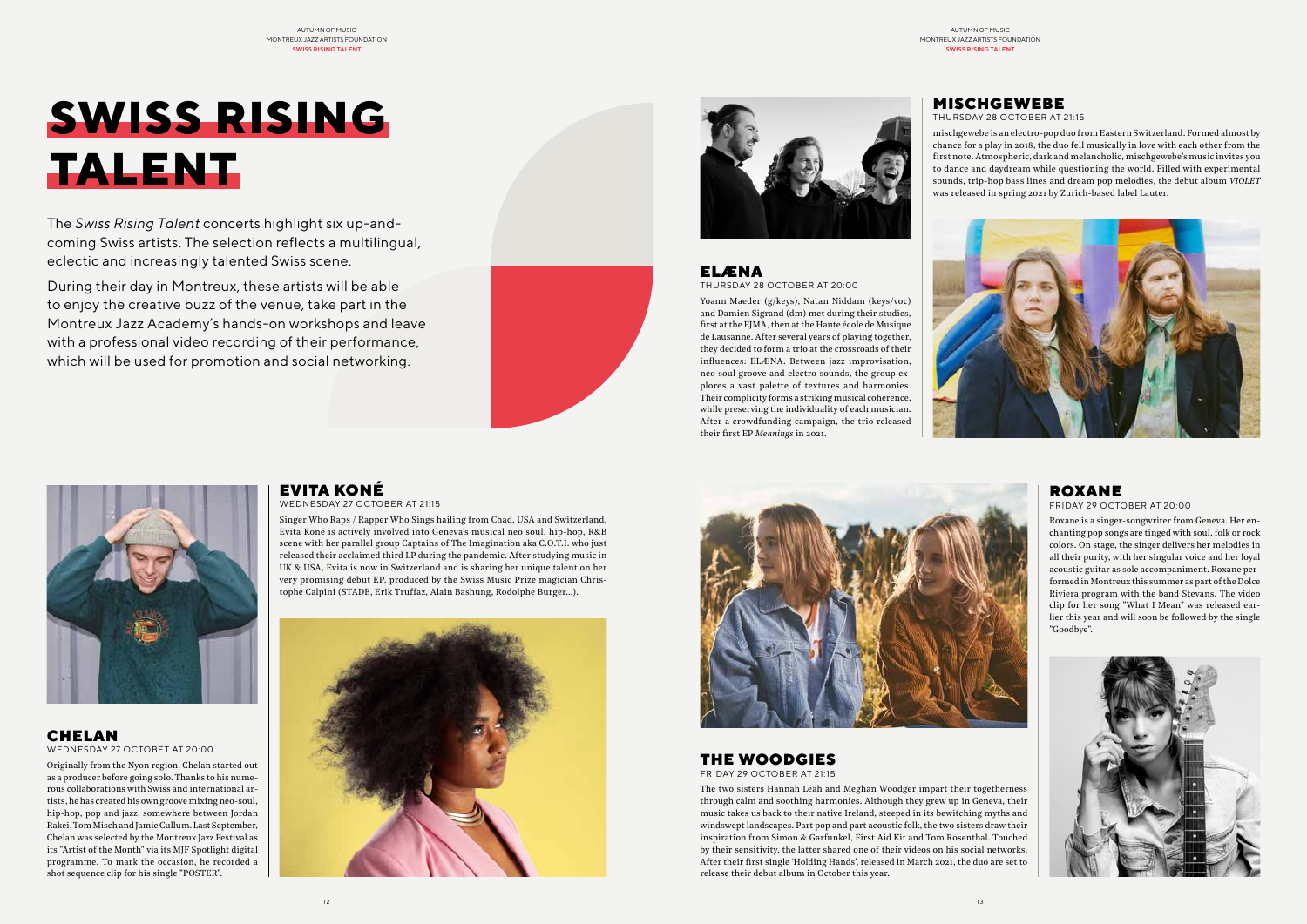

Jam sessions, Autumn of Music 2020

The stage of the Coupole will be animated each evening by a programme of workshops and jam sessions, reflecting the values of community, transmission and exchange that are dear to the Montreux Jazz Artists Foundation.

The workshops will be an opportunity for the public to meet Academy mentors who will talk about their background, their relationship with music and their creative process. On Saturday, October 30, Alain Dufaux from EPFL and Christophe Fellay from the School of Design and High School of Art will take you on a unique sound journey captured during the 55th Montreux Jazz Festival.

Don't miss the unique opportunity to listen to the original recordings of the Montreux Jazz Festival concerts (audio only)! From the source to the loudspeakers, the concerts will be broadcast exclusively in analogue with the finest equipment. The audience will be able to immerse itself as closely as possible in the original performance. These audio sessions will be narrated by a journalist.

The famous Montreux jam sessions will rock the stage of the Coupole every evening with a high-flying backing band and the participation of musicians from the Montreux Jazz Academy.

# **Workshops**

18:00-19:00

# **Music Listening Sessions** 19:00-20:00

# **MUSIC LISTENING SESSIONS JAM SESSIONS, WORKSHOPS &**

# **Jam Sessions**

22:00 – 00:00 (wed-thu) / 02:00 (fri-sat)

WEDNESDAY 27.10

SHABAKA HUTCHINGS Creative approaches to composition and improvisation

#### WEDNESDAY 27.10

NINA SIMONE - 1981 presented by David Brun-Lambert



## WEDNESDAY 27.10 TO FRIDAY 29.10

**Nicolas Ziliotto** (keys), **Jérémy Krüttli** (bass) & **Sascha Frischknecht** (drums)

## SATURDAY 30.10

**Kenny Niggli** (keys), **Rodrigo Aravena** (bass) & **Sascha Frischknecht** (drums)



FRIDAY 29.10 JOWEE OMICIL Trust The Notes



FRIDAY 29.10 LEONARD COHEN - 1976 presented by Yann Zitouni





JOSÉ JAMES Finding Your Band Sound

# THURSDAY 28.10

DEEP PURPLE - 2011 presented by Stéphane Gobbo



SATURDAY 30.10

MONTREUX 2021 SOUND CHOREGRAPHY presented by Alain Dufaux (EPFL) & Christophe Fellay (édhéa)



SATURDAY 30.10 GILBERTO GIL - 1978 presented by Pierre-Philippe Cadert



*From the Montreux Analog Audio Collection, in collaboration with Claude Nobs Foundation, EPFL and NAGRA*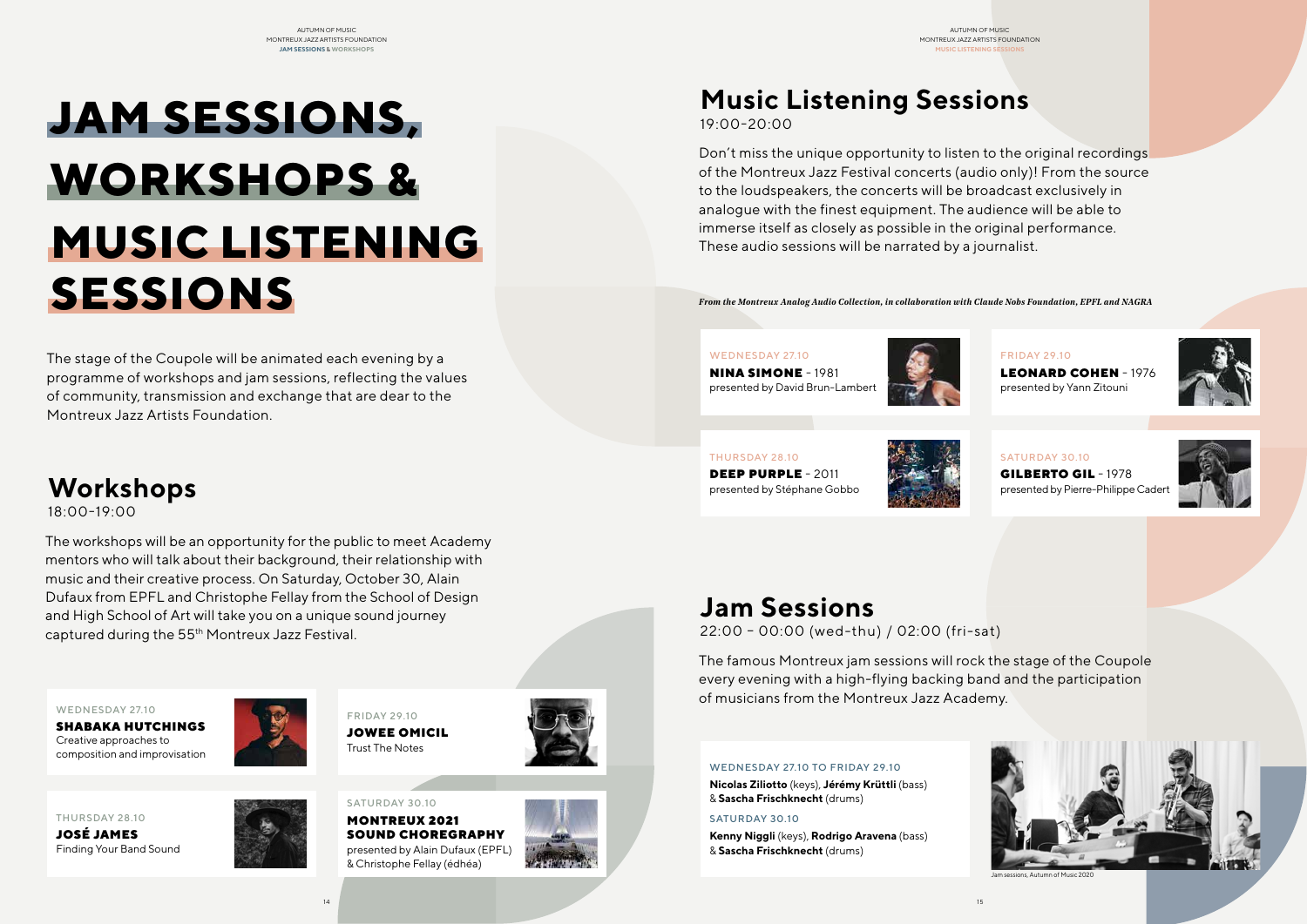# **Support our activities**

Thanks to the support of our donors, the Montreux Jazz Artists Foundation (MJAF) discovers and fosters new talents in the early stage of their career, supporting creativity and career development. We also aim to share music with as many people as possible, offering free programming in a blend of concerts and outreach activities.

**IMAGE IBAN: CH82 0024 9249 8169 2101 Y** N° DE COMPTE: 249-816921.01Y BIC/SWIFT: UBSWCHZH80A

If you would like to support the exciting mission of our Foundation, we invite you to make a donation.

### **Make a donation**

If your are an American patron, please pass through Charities Aid Foundation of America (CAF) to make your donation.

## **For further informations:**

Viviane Rychner Raouf +41 21 966 44 59 v.rychner@mjaf.ch [mjaf.ch](https://www.mjaf.ch/)

Charles Lloyd, mentor at the Montreux Jazz Academy 2014, with Lorenz Kellhuber

# **Supporting a new generation of talent**

The Montreux Jazz Artists Foundation (MJAF) is a recognized non-profit that supports the next generation of artists and encourages exchanges through the universal language of music. Founded in 2007, the Montreux Jazz Artists Foundation pursues two core objectives: discovering and nurturing talented musicians in the early stages of their careers and making music accessible to one and all. Year-round, the MJAF generates powerful discoveries and encounters through its artistic residencies, its cultural activities, and its talent-development programs. These projects are financed by private donations and public subsidies.



# **MONTREUX JAZZ ARTISTS FOUNDATION**

A philanthropic Foundation supporting new talent and music outreach

# **Special thanks**

- Digico
- Meyer Sounds
- Shure
- The Swiss Cheese & Chocolate Backline
- Yamaha

The **Montreux Jazz Artists Foundation** sincerely thanks all our partners, the public bodies, foundations, corporate institutions and private donors for their generous financial support and their valuable collaboration.

## **Foundation board**

**Chairman** Xavier Oberson **Vice-Chairman** François Carrard **Members**

# Magali Deconinck

- S.A.R. Julie de Luxembourg
- Alexandra Post Quillet
- Stephanie Rada Zocco
- Wendy Oxenhorn
- 

# **Operational team**

**CEO** Mathieu Jaton

**Secretary General**

Viviane Rychner Raouf **Executive assistant**

Nathalie Oguey **Artistic Director of the Montreux Jazz Artists Foundation**

Stéphanie-Aloysia Moretti

#### **Programmers**

- Michaela Maiterth
- Stéphanie-Aloysia Moretti
- Claudia Regolatti Muller
- Rémi Bruggmann
- David Torreblanca



**Audience-Focused**

INTRODUCING Up-and-coming artists

SHARE Music with everyone through free concerts and musical activities

> **Concerts Jam sessions Workshops Expositions**

## DISCOVER

Scouting new talent through our booking expertise and music business network

SUPPORT Nurturing talent creativity and career development

#### PROMOTE Booking opportunities for artists

through international events with our partners and network



**Montreux Jazz Talent Awards Montreux Jazz Academy Swiss Talent Spotlight**

# **Artist-Focused**

# **Global partners**

- All Accor Live Limitless
- Audemars Piguet

## **Presenting partner**

- UBS
- 

Vaudoise Assurances

# **Corporate patronage**

- Clarence Dillon ESSKA
	-
	- Oberson Abels

# **Partners of activities**

- Claude Nobs Foundation
	- Edéha
	- EPFL
	- Nagra
	- UNIL

# **Destination & logistic partners**

- Montreux Vevey Tourisme
- 

Fairmont Le Montreux Palace

# **Production partners**

# **Public bodies and foundations**

- Commune de Montreux
- Etat de Vaud
- Fonds culturel Riviera
- Fondation Philanthropique Famille Sandoz
- Fondation David & Mehra Rimer
- Organe Vaudois de répartition de la Loterie Romande
- The Dillon Fund
- The Rada Zocco Foundation

# **Mécènes individuels**

Merci à tous les généreux membres du Talent Circle et autres mécènes individuels.

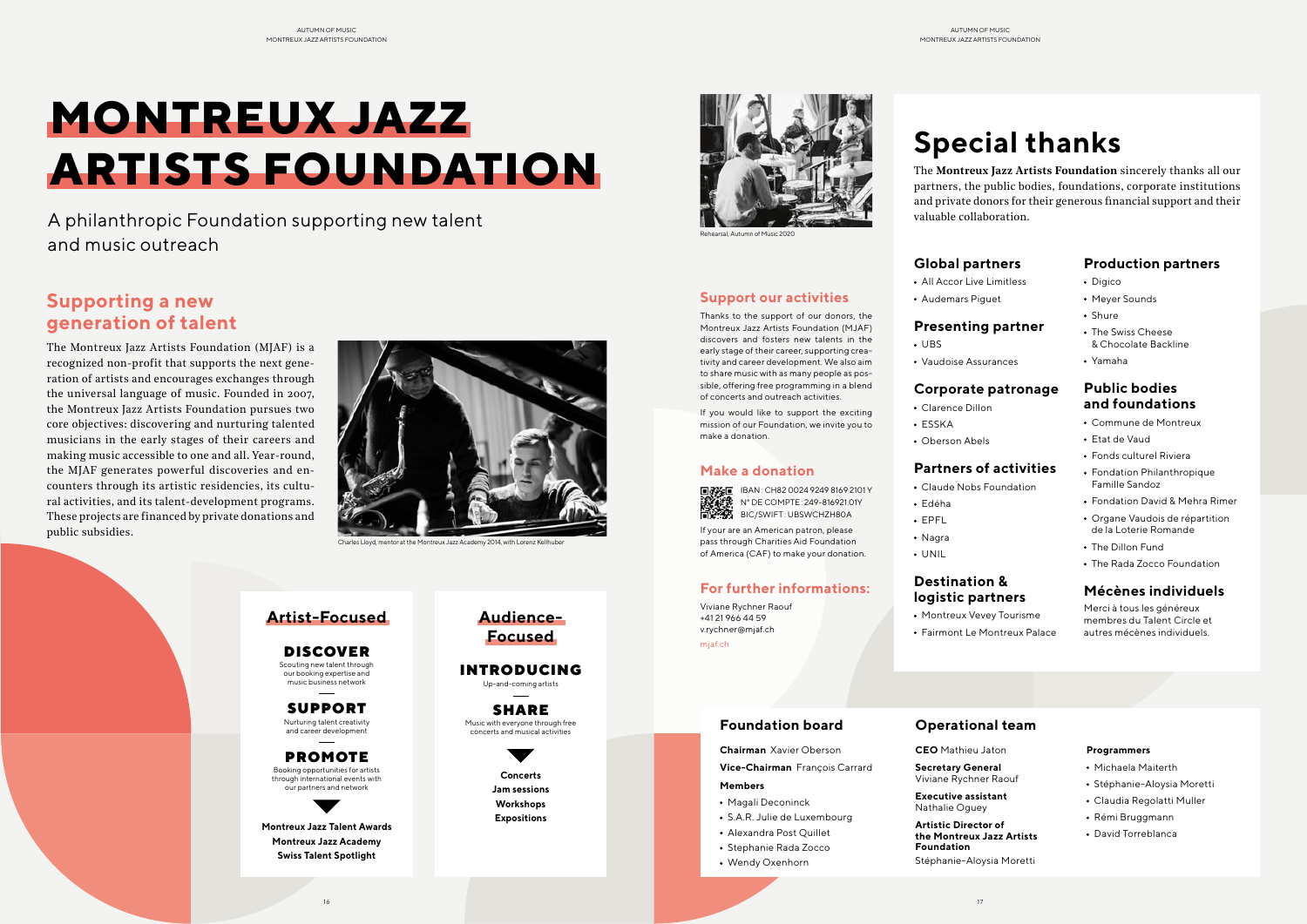# **PRACTICAL & PRESS**

# YOUR CONTACT

**Kevin Donnet Communication & Media Relations Manager** k.donnet@mjf.ch +41 21 966 44 39

# **Journalists & Photographers**

Would you like to present the Foundation, attend a concert or workshop, highlight Swiss talent, discover the secrets of the mentors or report on the life behind the scenes of the Academy fellows? We are at your disposal to plan your editorial coverage, your interviews and your visit to Montreux. Don't hesitate to contact us!

# **Downloads**

Find on a dedicated page of our press area all the Autumn of Music documentation, the artists' promo material and the official photos of the event, for editorial use:

[www.montreuxjazzfestival.com/en/press](https://www.montreuxjazzfestival.com/en/press/)

# **Tickets & Reservations**

Admission to the **Swiss Rising Talent** concerts is free. It is possible to reserve a seat. Reservations open on Monday 25 October at noon on mjaf.ch

• Access to the **Workshops**, **Music Listening Sessions** and **Jam Sessions** is also free and does not require a

• Access to the **Montreux Jazz Academy Concert** is paying. Tickets

- 
- reservation.
- are on sale on mjaf.ch

# **Sanitary measures**

In order to enter the Autumn of Music festival, spectators will have to present their Covid certificate and an identity document.

# **ABOUT LAST YEAR**

# **Autumn of Music 2020**



« It was very special. I don't know any other festivals in the world which has created an academy of music to support young artists. I felt honored to be a part of it. »

— **John McLaughlin**, Mentor at the Montreux Jazz Academy 2020



« In a year that saw almost every musical engagement I had canceled, the Montreux Jazz Academy program was like an inspirational life raft for me. I came back from the experience full of joy and musical energy. »

— **Michael League**, Musical director at the Montreux Jazz Academy 2020



« I've never had a week so intense! I'm so grateful I had the chance to be completely immerged in music. I was super inspired by these musical legends. »

— **Afra Kane**, Fellow at the Montreux Jazz Academy 2020



« It is a great pride to have my name affiliated to the Montreux Jazz Festival. I see it as a recognition and as a milestone. Montreux opens doors, creates connections and leaves everybody – artists and audience alike – with a big grin. »

— **Julia Heart**, singer, Swiss Talent Spotlight 2020

«The Montreux Jazz Academy was a truly enriching experience. I'm sure I will think about this week for years to come and I'm most grateful to the Montreux Jazz Artists Foundation for all the amazing work they do in setting up these programmes.»

— **Andrew Neil Hayes**, Fellow at the Montreux Jazz Academy 2020